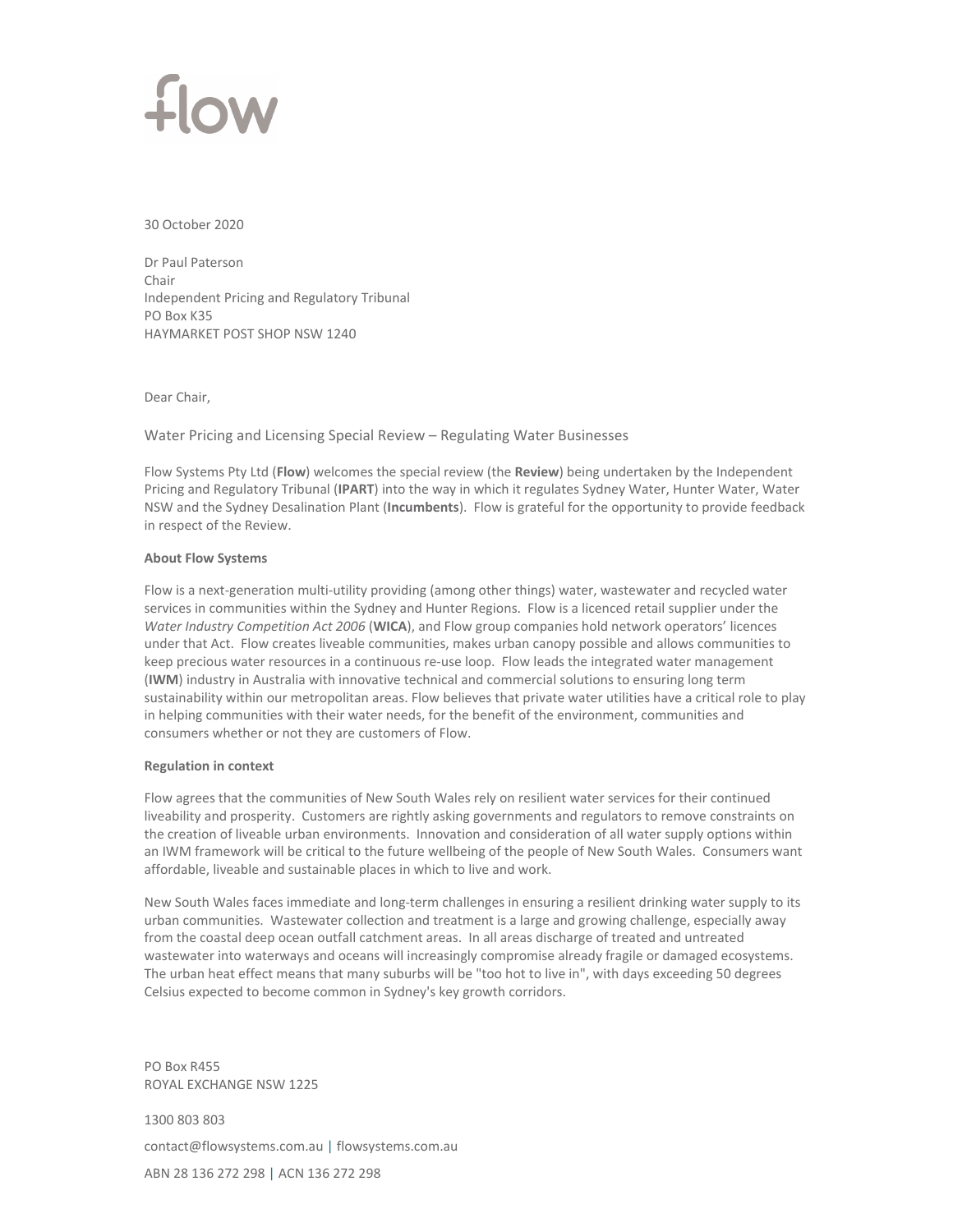At the same time, new approaches to IWM and the circular economy are presenting opportunities for communities to:

- access wastewater as a resource ‐ precious water that offsets fragile drinking water supplies;
- reduce load on sensitive waterways within urban growth areas;
- own a new home, where public sector service models would continue to be a constraint on release of housing stock; and
- enjoy year-round greening of public and private gardens, support tree canopy and a healthier community micro-climate.

As IPART has recognised, recent reviews at the State<sup>1</sup> and Federal<sup>2</sup> levels have highlighted the need for a more coordinated and directed approach to improving water resilience outcomes.

### **A competitive water sector will deliver better outcomes**

The WICA has been in the tool kit for over a decade as a starting point to build a vibrant and competitive water sector. The private water industry has built up expertise in integration, knowledge and innovation about maximising benefits to customers and a ready and willing investor base. Over the last 10 years, the private WICA industry has demonstrated that private water services can work and deliver tangible liveability and environmental outcomes to their communities while contributing to acceleration of Sydney's housing stock at a time when housing supply remains under stress.

In its recently released "All Options on the Table" report, the Water Services Association of Australia states:

*"The Australian urban water industry needs to continue moving towards a diversified portfolio of water supply options to meet the water security needs for Australia's rapidly growing cities and regional centres in the face of climate change and drought."3* 

A diverse portfolio can only be achieved through a viable competitive marketplace for water service delivery.

The WICA industry is a largely untapped resource for solving some of the key problems identified in recent reviews, including:

- *Integration* The WICA industry is about unlocking value for households, developers and communities (and, if given presented with the right regulatory and pricing settings, at the bulk water level as well). Private businesses are incentivised to bring together different participants, including local government, regulators, local water authorities, landowners, residents and visitors. The private sector has immediate value to add in coordination and integration.
- *Innovation* Flow Systems has been providing water services for over 10 years and has had to innovate (and continues to innovate) by bringing together proven technologies and working them into a whole of system approach. That system includes water, wastewater, stormwater, community amenity, energy efficiency and emissions, telecommunications, research and development, employment and waste. Our approach is at a local community level, which compliments the approach, infrastructure and expertise demonstrated by public water authorities. The private sector can bring these benefits with the cooperation and facilitation of governments and government owned water services, extending their ability to provide the best possible customer outcomes.

<sup>1</sup> For example, the NSW Audit Office's performance audit in respect of "Water conservation in Greater Sydney", 23 June 2020:

https://www.audit.nsw.gov.au/sites/default/files/documents/Water%20conservation%20in%20Greater%20Sydney.pdf

<sup>&</sup>lt;sup>2</sup> For example, the Productivity Commission's report entitled "Integrated Urban Water Management - Why a good idea seems hard to

implement", March 2020: https://www.pc.gov.au/research/completed/water‐cycle/integrated‐urban‐water.pdf

<sup>&</sup>lt;sup>3</sup> Water Services Association of Australia (2020) "All Options on the Table: Urban water supply options for Australia" 3 September 2020 p.2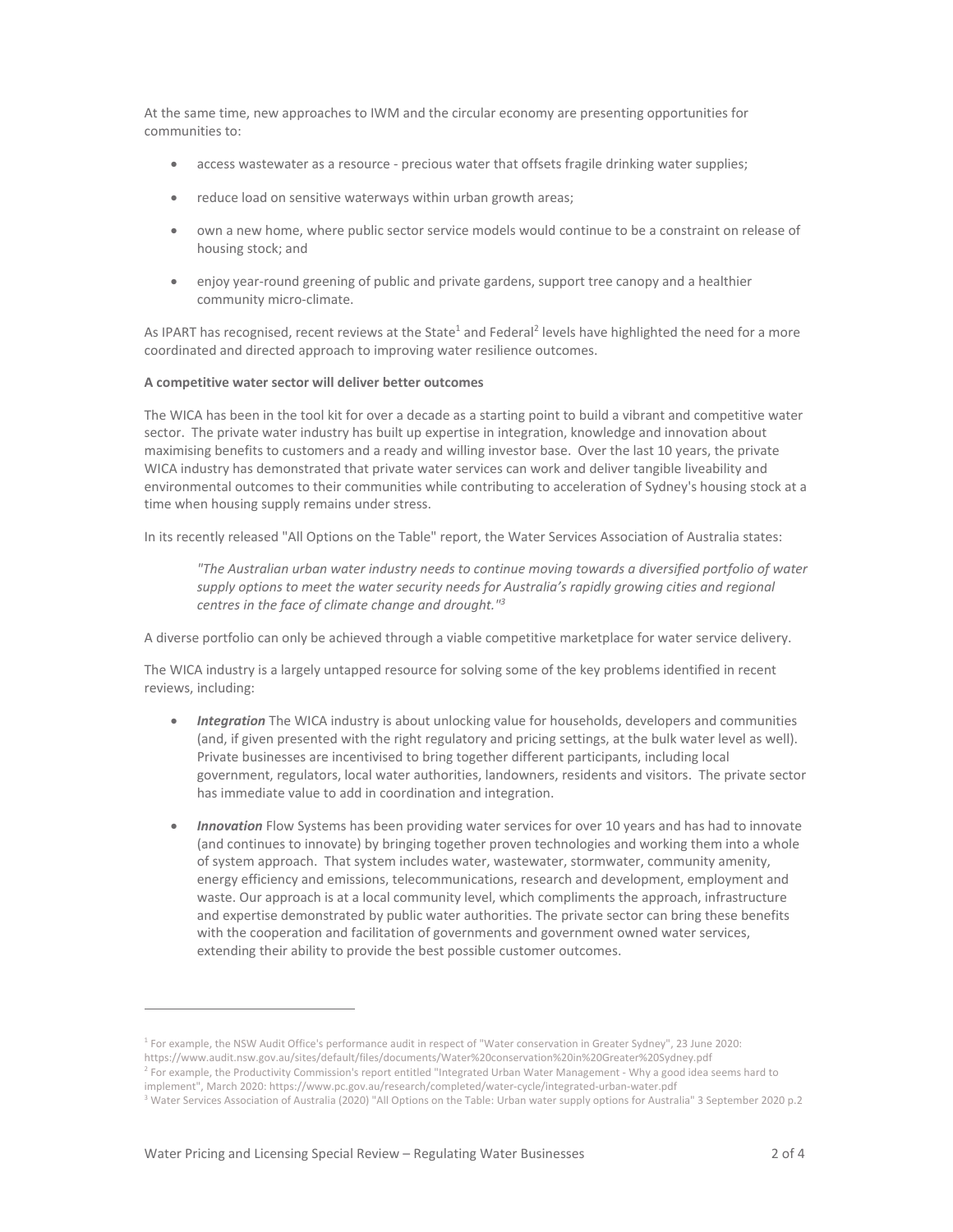*Investment* As IPART has identified, the combination of a very large and growing regulated asset base with an extremely low WACC in the latest retail price reviews presents a potentially massive risk for retail prices into the future. Yes, retail prices were held low in this pricing period due to the very low WACC, but that also gives rise to the question: what happens if (when) that WACC creeps (or jumps) up again? With the right regulatory settings, which allow the private sector to create and access value through integration and innovation, IPART will also find that there is willing private capital ready to invest. The private sector is a way of reducing risk for the regulated incumbents: by spreading the asset base, and allowing the private sector to take on, manage and generate a return from that risk.

### **What does this mean for IPART's review?**

Optimising customer outcomes depends on achieving a more agile and innovative water sector. IPART has an important role to play.

## *Focus on actual not theoretical competition*

IPART's current review should focus on ways to build a competitive water sector, instead of ways to try and shore up an ersatz regulatory construct. Regulation cannot ever achieve the same customer focus and innovation as competition. "Financial incentives" are just as constructed as the concept of replicating competition. This is because, at the end of the day, there is no real risk to the capital invested in the public water authorities.

Instead, IPART's focus should be on how best to nurture the emerging water services market and make competition really work.

The starting point should be investigating the value chain of water services (from bulk water,<sup>4</sup> through "wholesale" water services,<sup>5</sup> to the customer meter) and the nature of competition at each point.

Both the *Independent Pricing and Regulatory Tribunal Act* and WICA give IPART the necessary legislative basis for conducting a thorough review of how IPART's regulatory framework can be optimised to encourage competition for the benefit of the end customer.

# *Recognise the importance of price signals and structures at all levels*

Facilitating optimal outcomes means ensuring that there are meaningful incentives for efficiency and innovation at all levels of the water value chain. For example:

- **Bulk Water should be priced to value demand management/offsets:** In the last pricing review for WaterNSW, the potential for bulk water pricing to send price signals to alternative water source providers was overlooked in favour of a mechanical matching of fixed costs to fixed revenue. That is, the value that competition could bring to the bulk water market was not considered. Setting a high fixed price for bulk water means that there is no incentive for Sydney Water to find and reward providers or solutions that offset the need for it to draw on WaterNSW's bulk water supply. This flows through the system to the way that pricing structures for community‐based local water utilities work.
- **Retail minus wholesale pricing is anti‐competitive:** Retail‐minus price structures are inherently anticompetitive and are designed to protect the revenue of established incumbent utilities rather than focusing on cost to serve and facilitating innovation.<sup>6</sup> Integrated water management providers should be charged for the cost of providing them services, just like any other wholesale customer. Retail minus will not lead to the best customer outcomes long term. "Information sharing" is not practical and means that WICA licensees will be relying on their competitor to provide them information about opportunities.

<sup>&</sup>lt;sup>4</sup> That is, the water purchased by the public 'monopoly' water businesses.

<sup>&</sup>lt;sup>5</sup> That is, services provided to WICA licensees.

<sup>6</sup> The problems with retail‐minus pricing and its impacts on private entry into water markets are extensively discussed in Flow's submissions to IPART, which can be found at: https://www.ipart.nsw.gov.au/Home/Industries/Water/Reviews/Metro-Pricing/Wholesalepricing-for-Sydney-Water-and-Hunter-Water?qDh=3.